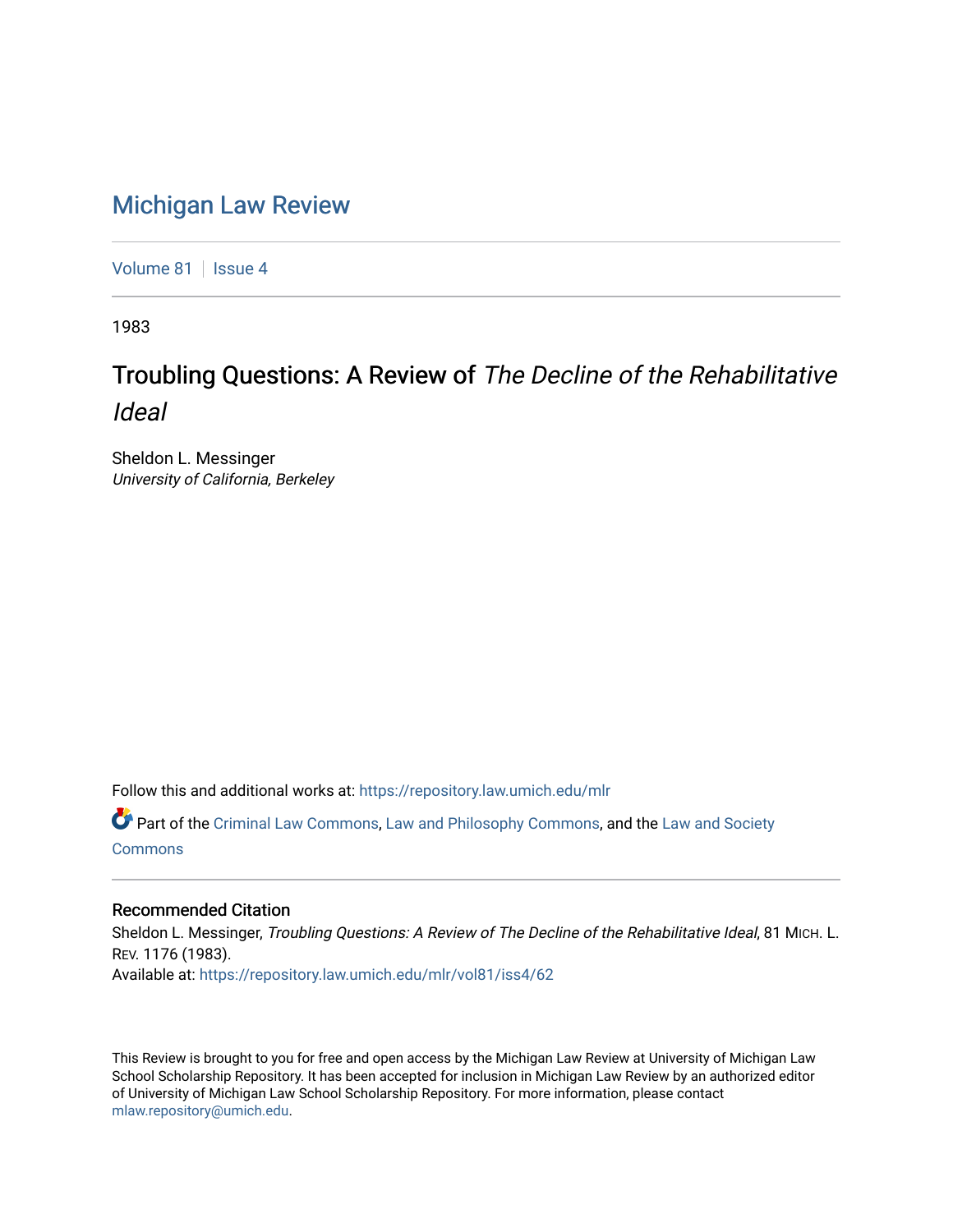## **TROUBLING QUESTIONS: A REVIEW OF**  THE DECLINE OF THE REHABILITATIVE *I.DEAL*

#### *Sheldon L. Messinger\**

THE DECLINE OF THE REHABILITATIVE IDEAL: PENAL POLICY AND SOCIAL PURPOSE. By *Francis A. Allen.* New Haven and London: Yale University Press. 1981. Pp. xii, 132. \$15.

I

At the height of its dominance over recommendations for research on penal treatment, Francis A. Allen made three bold assertions about the rehabilitative ideal.<sup>1</sup> First, the ideal had functioned to narrow criminological scholarship. Beguiled by whether penal treatment had achieved the ideal, scholars had neglected to ask other, more important questions, questions with respect to the exercise of state power to criminalize conduct, and questions about the achievement of other criminal justice aims, like deterrence. Second, the ideal had served to mask hypocrisy and oppression. Hard treatment was renamed "therapy" and few noticed; treatment that could not be justified as punishment was warranted as "therapeutic." Finally, attitudes encouraged by the ideal sometimes supported penal measures that threatened liberty and personhood. Under the dazzling lights of the rehabilitative vision and experts' claims to know how to realize that vision, laws were enacted and practices countenanced that imperiled basic political values.

A considerable indictment, Allen's essay has since served to disturb and enlighten successive generations of students of criminal law and justice and, hopefully, a few law makers and practitioners as well. Its message was loud and clear: the rehabilitative claims of penal authorities are not to be taken at face value. The announcement of benevolence, however often repeated, may cover harshness, neglect, even malevolence. Crime and criminal justice are political matters of greatest import. Be wary: the rehabilitative claims of officials had justified their exercise of considerable unstructured, unchecked discretion, and the discretion of state officials may be, and on the evidence often is, misused.

In *The Decline of the Rehabilitative Ideal*, Allen returns to survey the territory twenty years later. Now, criminological scholarship has become less narrow if, in some respects, no sounder. Hypocrisy and oppression have been decried, even if not fully routed. The rehabilitative vision had

<sup>•</sup> Professor of Law, University of California, Berkeley. Ph.D. 1969, University of California, Los Angeles. - Ed.

l. *See Criminal Justice, Legal Values and the Rehabilitative Ideal,* SO J. CRIM, L., CRIMI· NOLOGY & POLICE SCI. 226 (1959).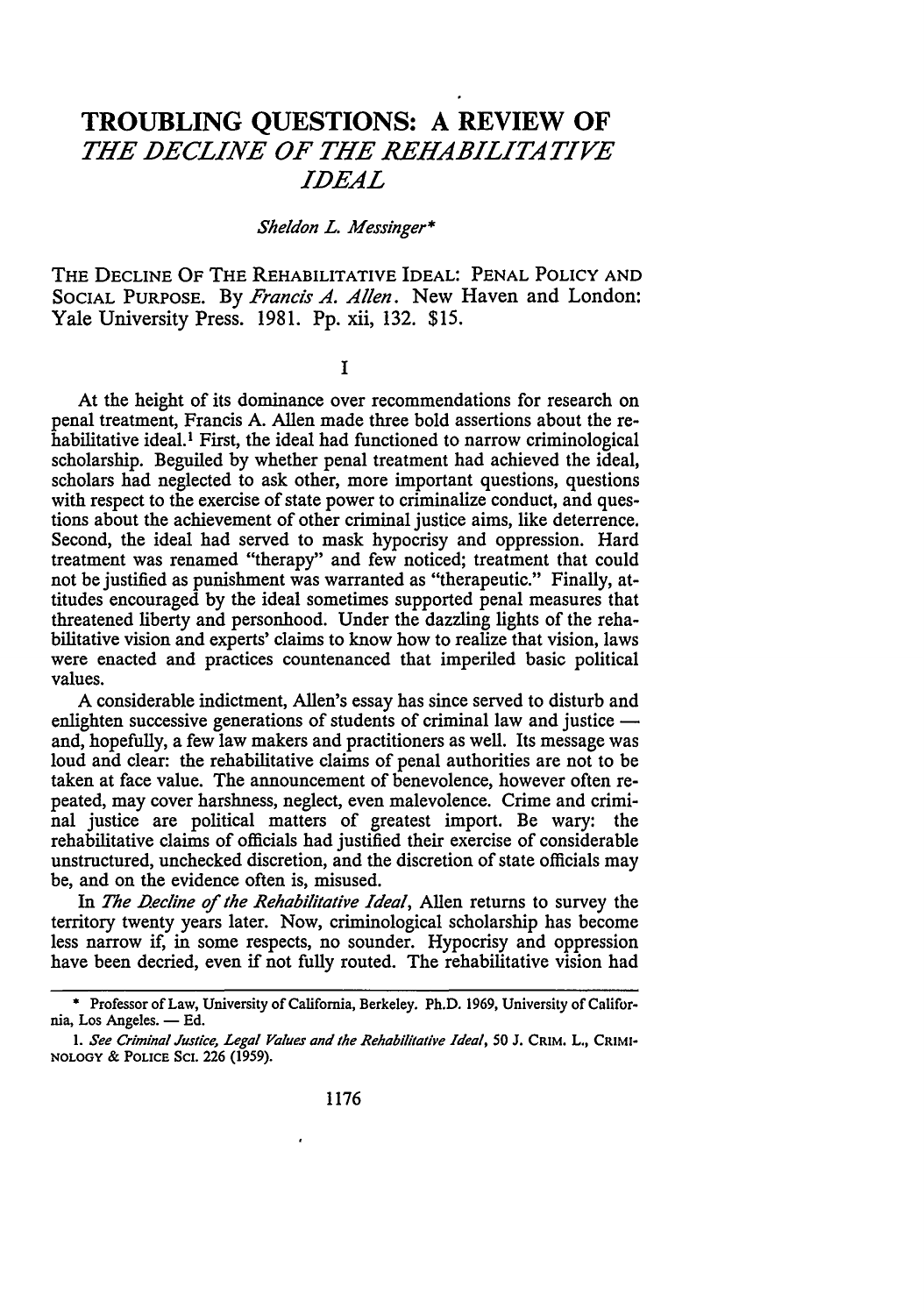been blurred by 1979, when the lectures on which these essays are based were given. Experts' claims, if no less plentiful, are viewed now with considerable skepticism. Liberty and personhood remain threatened, but by other forces and ideals - or by the absence of commanding ideals. How to assure personal liberty and a decent respect for the autonomy of persons remains a central concern for Allen. But the most salient threats now appear to be escalating dissension and a loss of faith in the capacity of our social institutions to accomplish public purposes. The deterioration of the rehabilitative ideal of criminal justice is both a sign and a part of this dissension and disillusionment. And a significant risk is that, reacting to such deterioration and loss of faith, we shall deny sufficient discretion to state officials to permit fashioning new purposes or moving toward their accomplishment.

II

Allen's volume contains three essays and a brief epilogue. First he undertakes to account for the decline of the rehabilitative ideal in terms that point to broader changes in the United States, cultural shifts of wider import. He next canvasses current criticism of the ideal with a view to grasping "the assumptions on which contemporary efforts to recast criminal justice are based" (p. 32). Then he speculates about the direction that criminal justice policy might take in the future and, particularly, the role that the rehabilitative ideal might play in influencing a new policy. Finally, Allen identifies a central risk engendered by current efforts to redirect criminal justice policy.

First, then, why the weakening of the grip of the rehabilitative ideal? Allen reasons that to answer this question requires understanding the conditions facilitating the rise and dominance of the ideal in criminal justice. What are these? He offers two broad propositions. First, the ideal is likely to arise and persist in societies that strongly believe in the malleability of human character and behavior. Because this seems almost tautological (the ideal itself posits such change as possible), he offers a supplementary proposition: what counts is confidence in the capacity of social institutions to effect desired changes in character and behavior. A second cultural requisite is a working consensus about what it means to be rehabilitated, sufficient consensus "on the distinction between the malady and the cure" (p. 11). Societies whose cultures meet these conditions will experience the rise and persistence of the rehabilitative ideal. When these conditions are no longer met, the ideal will decline.

Allen illustrates these propositions in two ways. First, he examines the pre-Civil War United States and contemporary China as examples of societies in which the conditions are met, and the rehabilitative ideal rises and persists. Both societies, he says, exhibit considerable faith in human malleability, the capacity of social institutions positively to affect it, and sufficient consensus on the aims of treatment. Broader cultural differences between the pre-Civil War United States and modem China doubtless make a difference in the actual content of the rehabilitative ideal and its practical realizations, although there are, he notes, striking similarities. Still, in Allen's judgment, the propositions seem to hold — and to be enlightening. All of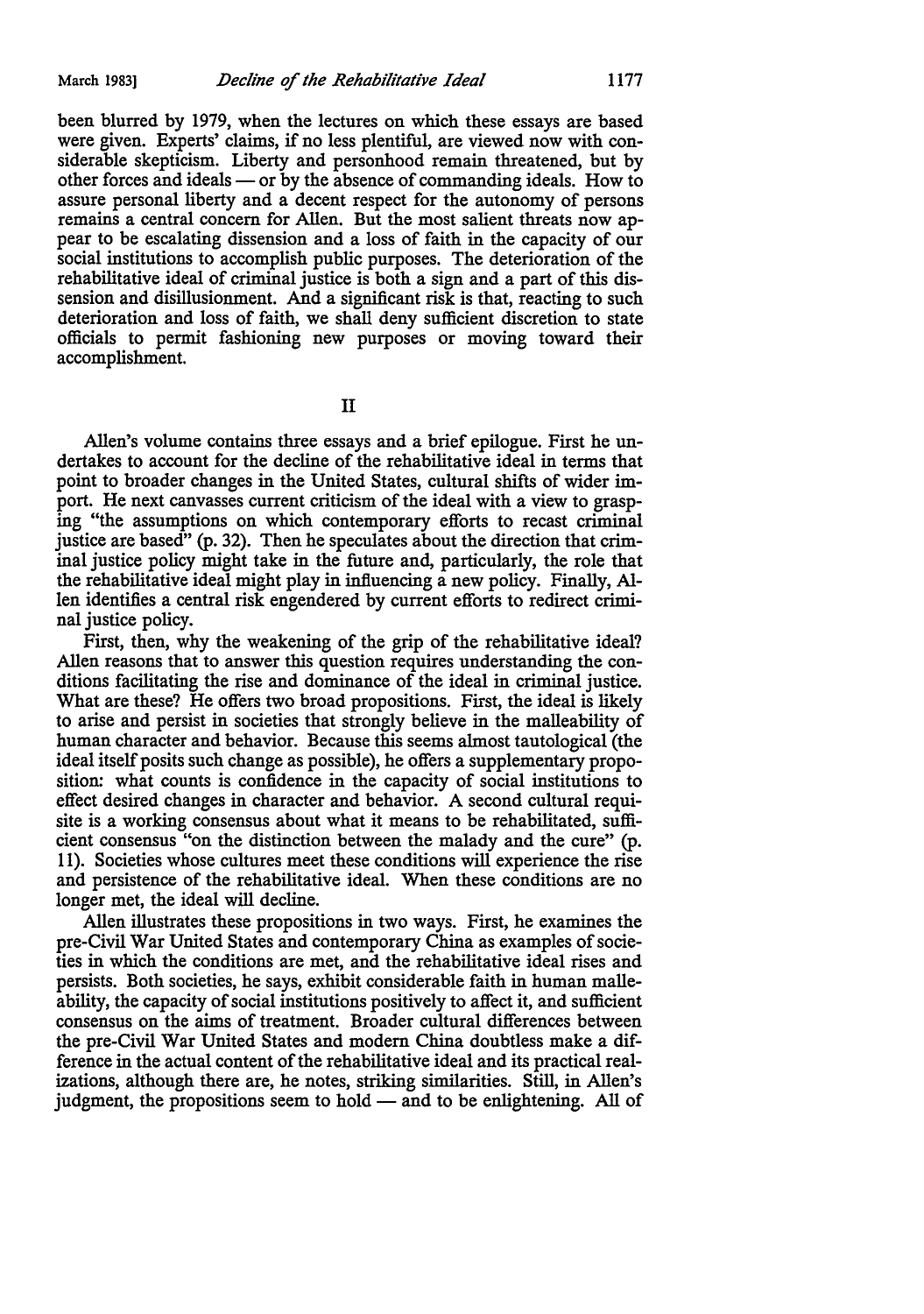this and more is said in a very few pages, too few to make more than a suggestive case.

At greater length, Allen describes our own society as an example of how loss of confidence in social institutions, and diminishing consensus about the appropriate treatment of criminals, leads to a decline of the rehabilitative ideal. But it is well to note that Allen is not arguing that skepticism about the rehabilitative ideal is unique to the modem United States. He recognizes a point made forcefully by Michel Foucault: that criticism of the rehabilitative ideal was born with the ideal itself.<sup>2</sup>What is distinctive about the contemporary situation, according to Allen, is the consensus now to be found, particularly among intellectuals, about the disutility, and even injustice, of pursuing the rehabilitative ideal in penal policy  $-$  or, at least, of making the ideal dominant. Radical criminologists, individual rights philosophers, egalitarians, supporters of more stringent regulation of government, and law-and-order devotees have all had nasty things to say about this pursuit. Even empirically oriented social scientists have made their contribution. But as Allen points out, such criticism is part of the phenomenon to be explained, not part of the explanation for the decline of the ideal.<sup>3</sup>

So what explains it? In Allen's view, the cultural supports for the ideal have collapsed, eroded by a confluence of events including the Vietnam War, the civil rights movement, and Watergate. We no longer believe that our central socializing institutions work or can be trusted. We cannot agree on what they should work to accomplish. Thus, there has been a loss of faith in the family as an authoritative site for the shaping of character and behavior in socially productive ways. Schools are seen as failing institutions. Even belief in therapy has crumbled, or evolved to support the pursuit of personal satisfactions, not public purposes. Part and parcel of the same shift of attitudes, penal treatment has come to be seen as both ineffective and politically suspect. There is no longer agreement on the proper aims of treatment. Considerable disagreement has surfaced about the  $c$ riminalization of certain forms of behavior  $-$  homosexuality, abortion. Even violence is defended by some groups. The criminal justice system has been deeply affected by cultural changes beyond its ken or control. Crime has increased since World War II, particularly crime by nonwhite males. The reformers and the reformed are increasingly alienated from each other, leading both to question the wisdom and possibility of pursuing a rehabilitative ideal of penal treatment.

In his second essay, Allen reviews contemporary criticism of the rehabilitative ideal. If it doesn't account for the ideal's decline, it is still worth examining to discover assumptions that may affect the future direction of criminal justice. What are these criticisms and assumptions?

First and most important, the rehabilitative ideal can pose a threat to fundamental political values. It can serve to mask repression, blunting justified protests and encouraging procedural laxity. Allen, of course, was

<sup>2.</sup> M. FOUCAULT, DISCIPLINE AND PUNISH: THE BIRTH OF THE PRISON 264-68 (A. Sheridan trans. 1977).

<sup>3.</sup> See the remarkable review of early criticism of the inhumanity of total institutions in A. SCULL, DECARCERATION: COMMUNITY TREATMENT AND THE DEVIANT  $- A$  RADICAL VIEW 95-119 (1973).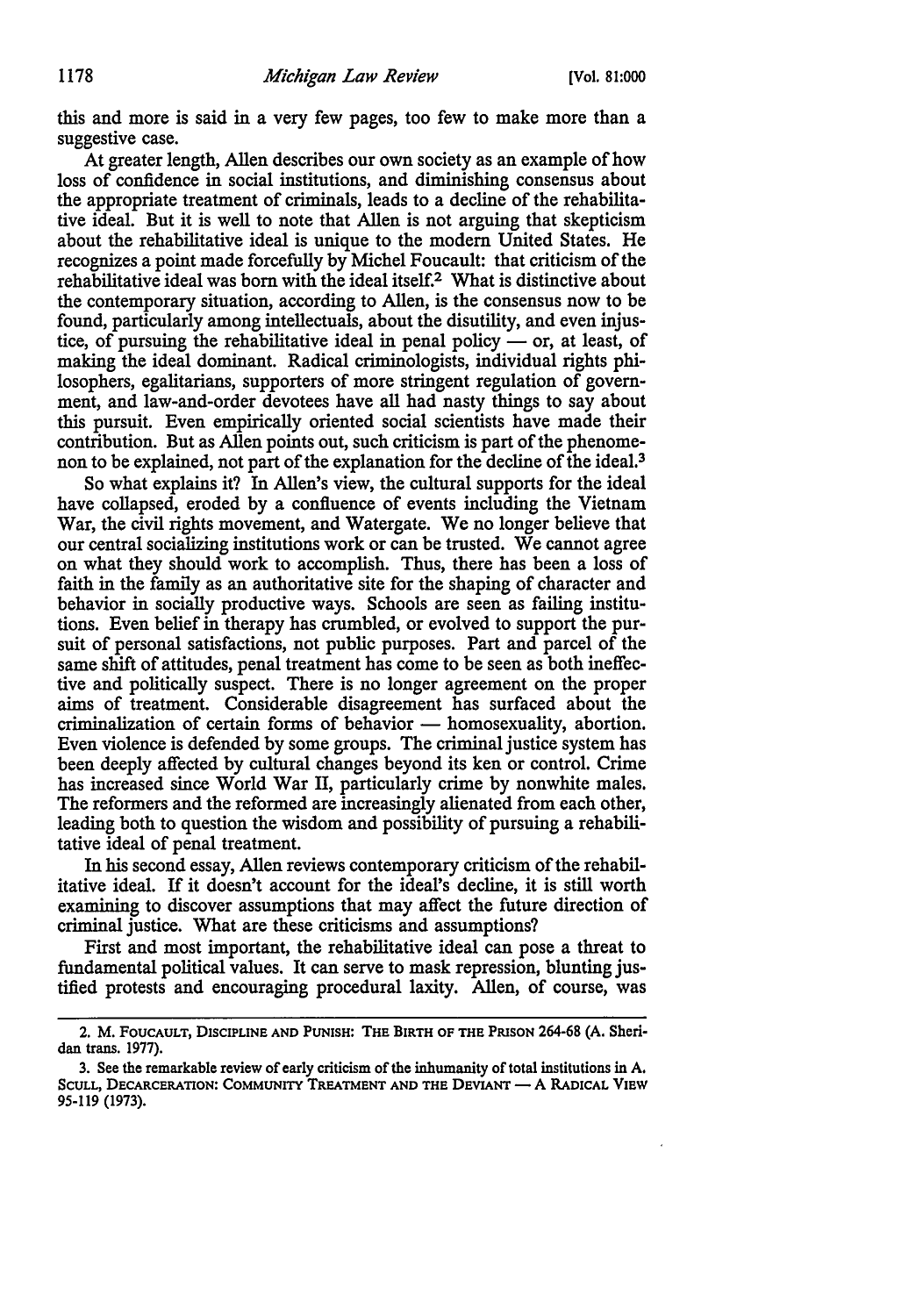among the first to voice this criticism. Now he thinks criticism may have gone too far and become too strident and crude, too ideological. It is important nonetheless to see, he concludes, that such criticism points to a tension between the rehabilitative ideal and liberal political values. The former calls for increased state discretion, the latter for checks on state power. The crucial issue now is how these can be reconciled.

Second, critics have exposed the vulnerability of the rehabilitative ideal to "debasement," to being used to justify activities not truly aimed at rehabilitation. Again, a criticism made earlier and well by Allen. Now, he suggests, the task is to appreciate the inherent vulnerability of the ideal to debasement and, presumably, to stay on guard. The ends proposed by the ideal are vague, the means to its realization uncertain; both may be permanent features of the ideal. Given these facts, administrators, pressed to realize other ends, will be sorely tempted to co-opt "rehabilitative" programs, and find it relatively easy to do so. Rehabilitative devotees, intent on proving their worth, may be tempted to promise too much and corrupt their programs in an effort to seem to deliver. The problems are plentiful and enduring. Allen's message is that they are no reason for complete abandonment of rehabilitative efforts.

Finally, it may be that we simply do not have the knowledge requisite for successful rehabilitation. Allen clearly believes that this has been the case most of the time. Again, however, the lesson he draws is one of moderation: this is not a reason for complete abandonment of rehabilitative efforts. Above all, it is not a reason to stop studying the problem of rehabilitation and tools for achieving it.

What, then, about the future? What are the options among the contenders for the dominant penal ideal, now that rehabilitation is no longer viable? This is the topic of Allen's third essay. There is, of course, the war-oncrime theory, which always presses to increase repression. Allen finds the theory morally bankrupt, and impractical as well. It is unlikely, in his judgment, to achieve general acceptance. In the meantime, as always, it will limit positive accomplishments of all sorts. Then there is the radical theory, but this seems less a theory of penal reform to Allen than a wish for revolution.4 A liberal theory also exists, but it, like the radical theory, contains few prescriptions for penal reform; it calls, instead, for broader reforms that will prevent crime. This leaves older ideas competing for dominance: just deserts (retribution), deterrence, incapacitation. What are their chances of becoming the dominant ideal?

First, just deserts. Allen begins by considering why retributive theory is currently so popular, having long been a kind of whipping boy for intellectuals. Just deserts, he suggests, serves to "reaffirm the reality of moral values at a time when much in contemporary thought appears to challenge the concept of moral as well as legal responsibility" (p. 67). It counsels restricting the discretion of officials just when government authority is being questioned. It comports well with philosophies stressing individual rights and the importance of human volition, philosophies gaining popularity just

<sup>4.</sup> Allen insightfully notes that it is unclear that radical criminologists oppose the rehabilitative ideal even in its more coercive actualizations. It is "rather that the wrong values are imposed" by the rehabilitative efforts of the states they are criticizing. P. 452 n.3.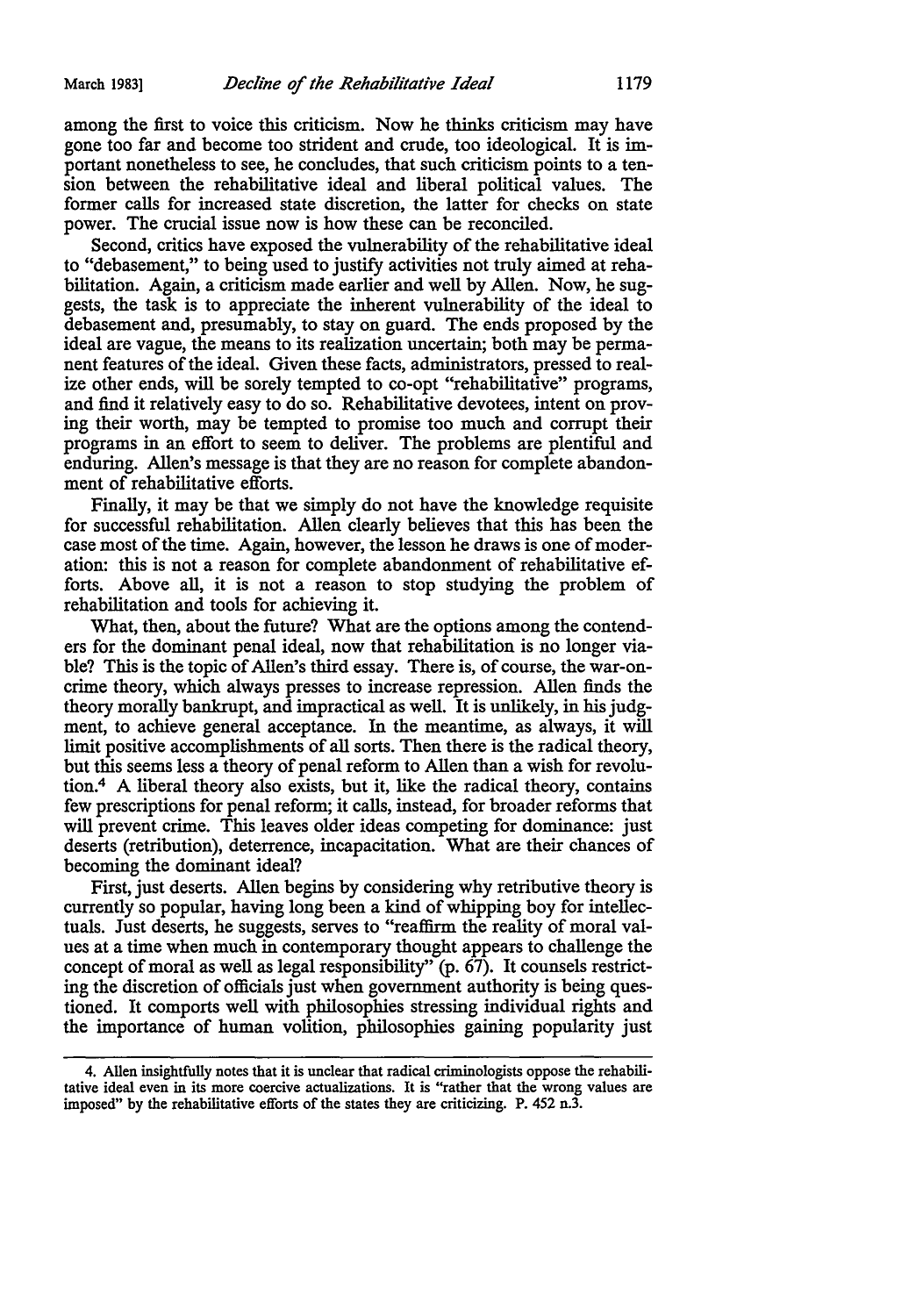when the viability of the first and reality of the second are in serious doubt. And it expresses, in some of its forms, a strong aspiration for equality dear to much of the population — dearer yet, perhaps, because of the apparent slowness of its coming.

The popularity of just deserts theory, briefly, is in important part a response to the forces accounting for the decline of the rehabilitative ideal – loss of faith in authority, loss of consensus about guiding values. When these troubles diminish, so will the popularity of just deserts theory. Still, it will survive, influencing any emergent criminal justice policy because it expresses now, as in the past, a basic moral intuition: no punishment unless merited. At the same time, it will not dominate a new penal policy. There are too many competing questions and values. Are individuals autonomous and should they always be treated as if they were? Can justice be realized in a society like ours  $-$  is a just theory, full-blown, justifiable in such a society? Will such a theory satisfy demands for community protection? And: what *is* blameworthy?

Just deserts theory, then, will survive and contribute to any emerging policy, but it will not dominate. The idea of "commensurate penalties," central to the theory, is at least as vague as the idea of "rehabilitation," which is one reason why enlightened persons might oppose its domination. It can, however, point to the need to put limits on punishment, and to the wisdom of ordering punishments according to the culpability of offenders. Thus it can help contain state power, at least by pointing up the need for and the justice of containment. But other values — deterrence, incapacitation, even parsimony-will compete for influence over decisions within the limits that just deserts theory will help to establish.

A modem synthesis, according to Allen, will be eclectic. This view seems to be in part a prediction, in light of the lack of consensus Allen has traced, and in part a recommendation. A modem synthesis should honor just deserts as a principle for containing state power. Equality of treatment should be respected, by requiring "affirmative showings of substantial social advantage"  $(p, 76)$  if it is to be violated  $-$  and such violations should take place only within the boundaries of deserved punishment. Discretion should be controlled and not eliminated. Guidelines for decision-makers should be provided, and provisions made to review their decisions.

Deterrence and incapacitation are scarcely mentioned as contenders for the dominant principle. They are not "sufficient . . . to determine all aspects of modem penal policy . . . and each . . . must at some point be countered by other principles" (p. 76).

What of the rehabilitative ideal? It should continue to play a role in any new policy. There are two reasons to think it will. Rehabilitative programs will be seen as needed for some who cannot easily be treated as autonomous. Further, and less happily, politicians will continue to legislate "rehabilitative" programs when they do not know what else to do. It should continue to influence penal policy, in any case, to combat prisonization (prisons will continue to be used) and as a component of community corrections programs. Whatever the effectiveness of rehabilitative programs, they should be furnished as a moral necessity, part of the state's obligation to facilitate prisoners' aspirations for knowledge and growth.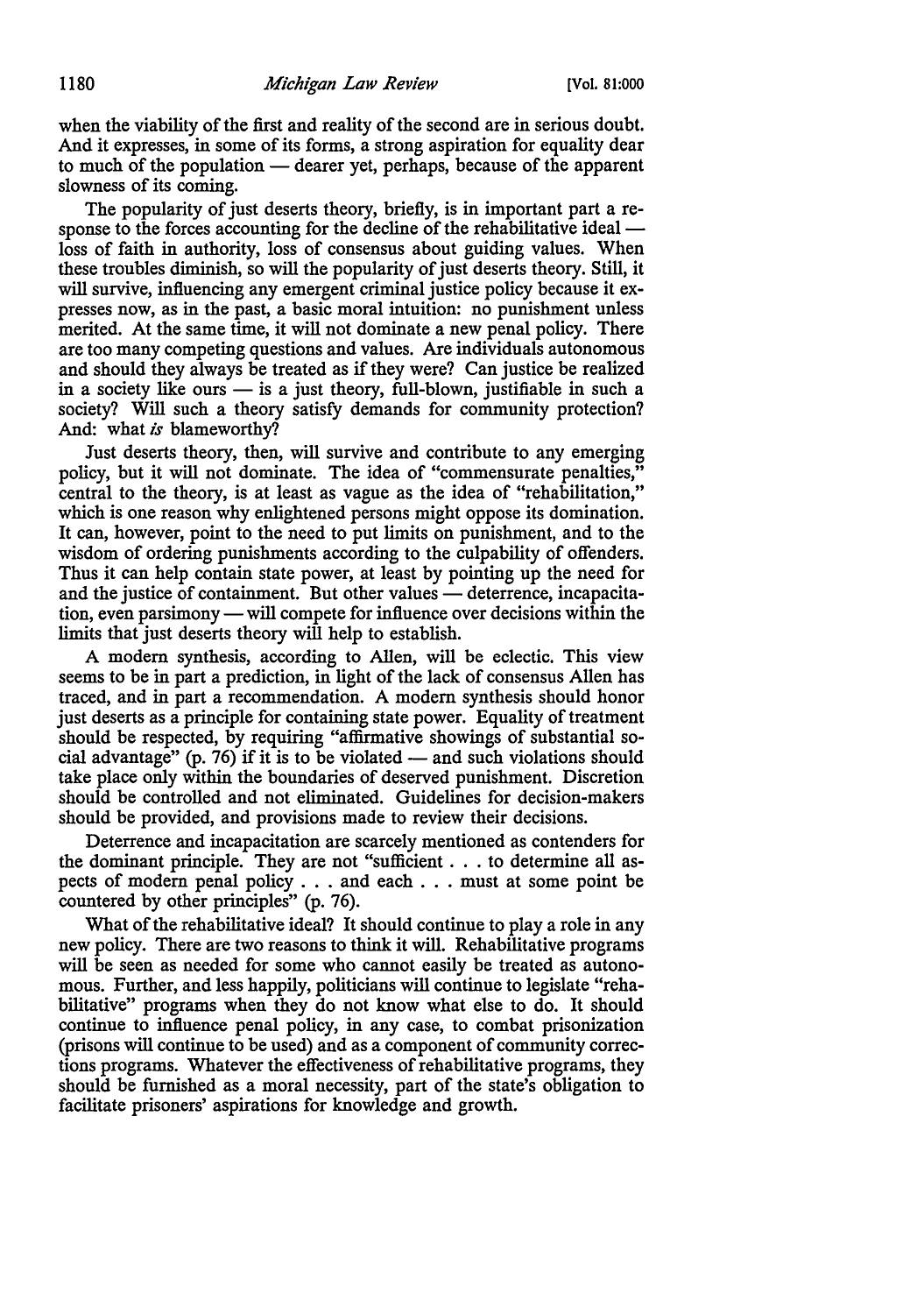Finally, in his epilogue, Allen turns to a major concern, one that has influenced his thinking on the many problems discussed in this volume. An important source of the modem withdrawal from the rehabilitative ideal is suspicion of authority. As a practical matter this means opposition to official discretion - moves, as in various "determinate" sentencing laws, to structure and limit discretionary decision-making. Allen wants to warn against overzealousness in the attempt to tie officials' hands. Discretion cannot be abolished in the governance of human affairs. But it can be transferred and it can be hidden. One risk is that the recipients of transferred discretion may be even less competent than its original holders. Another is that checking the results of the exercise of discretion will become even more difficult. Discretion will always be with us; the task is to tame it. To attempt to restrict it too severely is to risk being unable to accomplish any public purposes at all.

III

In sum: the rehabilitative ideal has dominated thinking and discourse about penal treatment, especially among intellectuals, in the United States since shortly after the birth of the Republic. In the 1960s and 1970s it suffered a precipitous decline. This decline reflects the deterioration of the cultural assumptions which sustained it: belief that human character and conduct can be shaped by social institutions in ways that serve public purposes, and agreement about those purposes. Criticism of the rehabilitative ideal is widespread. Such criticism suggests some ideas that might usefully inform any new penal policy. Claims that penal treatment is rehabilitative should be viewed with skepticism: such claims may mask repressive action; they may leave penal programs particularly vulnerable to being put to other, less acceptable uses; they may be unfounded. Still, those who shape policy must be careful not to go too far, not to abandon completely and for all types of offenders the effort to rehabilitate, not to stop inquiring into means for rehabilitation and their efficacy. A new penal policy will not emerge easily, given extant distrust and dissension. Law-and-order advocates, radicals, even liberals have little to offer. The new policy will doubt $less -$  and rightly  $-$  reflect older aspirations for justice, equality, and community protection, and even fiscal restraint will have a place. Ways must be found  $-$  perhaps this is the main lesson  $-$  to guide and check the discretion of those who mete out criminal justice. But these ways must not so bind officials' hands that no coherent public purposes can emerge in this field or be effectively pursued.

### IV

The decline of the rehabilitative ideal, like other political upheavals of the 1960s, caught most scholars unawares. Allen's is one of the first efforts to make sense of what appears to many to be the beginning of a major change in thinking about penal treatment and in recommendations for its reform. Whether the change will prove as important as many, including Allen, believe, remains to be seen. So, too, does the exact character of the change, including, particularly, its consequences for penal treatment, as opposed to discourse about it.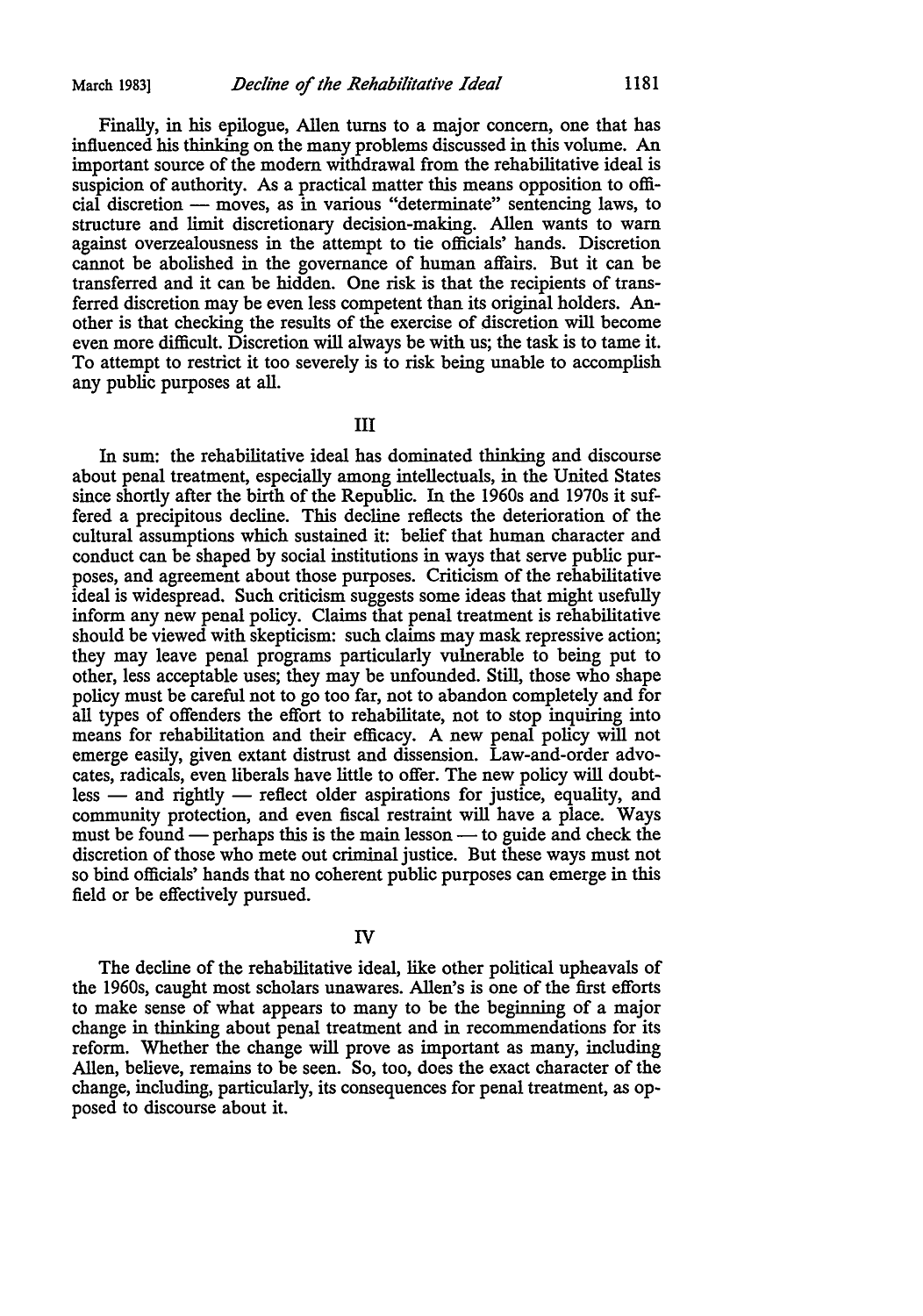Will the change be as thoroughgoing as that which overtook penal treatment in the United States and elsewhere at about the tum of the nineteenth century, when prisons, ostensibly devoted to reforming their captive populations, first came into widespread use for punishment?<sup>5</sup> The social sources and meaning of that change currently are the subjects of intensive scholarly debate, triggered, perhaps, by a sense that the results of the change are themselves about to pass from the societal stage. It is that lengthy era during which the rehabilitative ideal dominated the recommendations of reformers and, later, the research agendas of social scientists. It is that era, too, about which many now conclude that rehabilitation was as much, if not more, an ideological screen for hard treatment especially directed to minorities as it was a genuine aspiration closely linked to humanitarian impulses. Allen was among the first to point this out.

In this volume, he is more concerned to point out the risks associated with the new ideals that may replace that of rehabilitation. He contends, in essence, that we are in danger that new ideals may function as ideologies, limiting vision and deflecting criticism. If too exclusively or zealously pursued they may cause neglect of other important aims of criminal justice, eventually engendering a reaction that may itself cause needless damage to important social goals. We must attend carefully to all the functions we would have penal treatment achieve. We should not permit a single goal to dominate our vision of proper penal policy as some have in the past. We should learn a lesson from our experience with the dominance of the rehabilitative ideal.

As noted above, Allen examines only one competing alternative to the rehabilitative ideal at all carefully: retribution or just deserts. He is correct, I think, in pointing to the sources of the current popularity of just deserts theory. It provides a promise of redress for many of the losses we feel we are suffering; it is in part an effort to stem a felt tide of deterioration of public purpose and morality.<sup>6</sup> This is not all that is involved, and Allen remarks on this as well. His cautions about the risks of exclusive pursuit of a retributive penal policy are also well-taken.

I wish that he had as carefully analyzed the other contenders for dominant ideal — particularly incapacitation. At least two recent treatises have recommended it.<sup>7</sup> One has suggested how it might contribute not only to

*1. See* P. GREENWOOD & A. ABRAHAMSE, SELECTIVE INCAPACITATION (1982); M. SHER• MAN & G. HAWKINS, IMPRISONMENT IN AMERICA: CHOOSING THE FUTURE (1981).

*<sup>5.</sup>* Four of the best recent studies of the emergence of prisons and the change in penal philosophy accompanying the rise are **M.** FOUCAULT, *supra* note 2 (discussing French penal system); M. IGNATIEFF, A JUST MEASURE OF PAIN: THE PENITENTIARY IN THE INDUSTRIAL REVOLUTION 1750-1850 (1978) (discussing English penal system); D. MELOSSI & **M.** PAVARINI, THE PRISON AND THE FACTORY: ORIGINS OF THE PENITENTIARY SYSTEM (1981) (Italian and American penal systems); D. ROTHMAN, THE DISCOVERY OF THE ASYLUM: SOCIAL ORDER AND DISORDER IN THE NEW REPUBLIC (1971) (origins of American penal system).

<sup>6.</sup> Allen's interpretation is reminiscent of Joseph R. Gusfield's discussion of the meaning of the prohibition movement. *See* J. GUSFIELD, SYMBOLIC CRUSADE (1963). Prohibition was a "symbolic crusade" to preserve a set of values felt to be threatened by another set and style of life, associated with persons of other (urban, immigrant) origins. The values represented by the prohibition movement have themselves declined, after a brief, perhaps final flare. Is something similar in the offing for "just deserts"? Allen doesn't think so, although he doubts that retributive values will dominate future penal policy.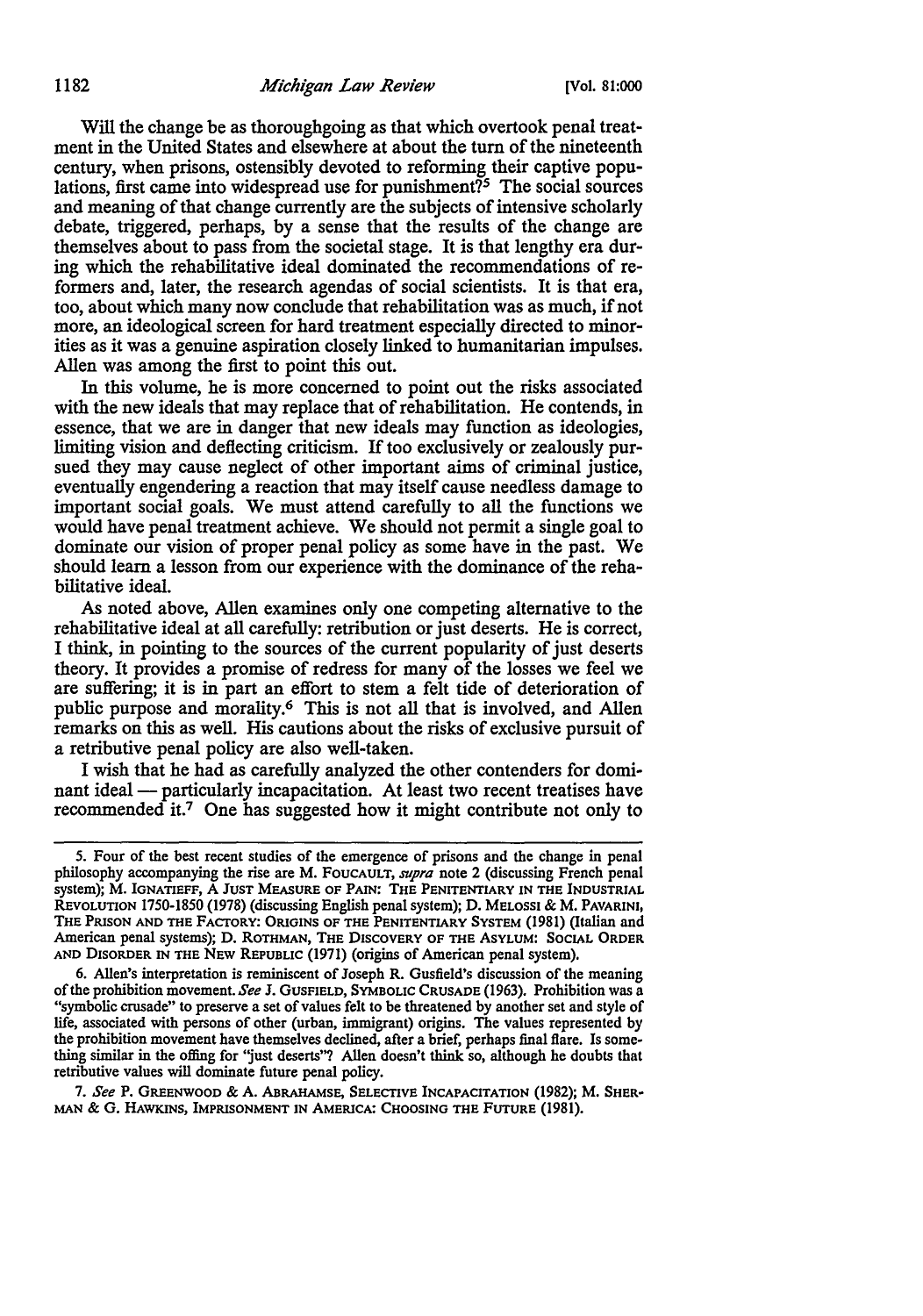reducing crime, but also to reducing the prison population.<sup>8</sup> This combination is certain to be immensely attractive to legislators, confronted with demands to raise taxes to relieve prison congestion, and at the same time to "reduce" crime. Allen's observation that "at some point" an incapacitative policy (like deterrent policy) must "be countered by other principles" (p. 76), although probably true, could be true only in the long  $run - about$ which Keynes said all that needs saying. And the "point" in time might be very far away if the dominance of the rehabilitative ideal be any example.

I think there are good reasons to be especially concerned about incapacitation. There is no convincing sign that we are about to give up imprisonment, notwithstanding much current talk about "corrections in the community." If we retain it as the central instrument for control of "dangerous" criminals, the need will be  $-$  is  $-$  to construct a new rationale, given the current, and perhaps continuing, disaffection from the rehabilitative ideal. What better rationale is available, particularly what rationale that does not require what Allen argues we have lost — namely, a belief in the capacity of our institutions to affect character and behavior? None, I think, and particularly none that is ironically so closely connected to the rehabilitative ideal itself, which, if weakened, is arguably not exhausted. "Rehabilitation" and "incapacitation" are, in some respects, the obverse sides of a single coin, as Allen recognizes but fails, to my taste, sufficiently to explore. The connection has been made clearer during the course of the dominance of the rehabilitative ideal. All of the major changes in adult penal treatment that were introduced with much fanfare in the first part of the twentieth century  $-$  probation, the indeterminate sentence, parole  $$ provide means for investigating the "character" of those convicted of crimes with a view to determining their recidivist potential, or for taking account of it.9 They were intended, perhaps, to facilitate trial of the rehabilitative arts; but they were also intended, and functioned (however ineffectively), to permit incapacitation, prolonged incapacitation, or re-incapacitation of those thought unlikely to profit from such rehabilitative trials, or who failed them. <sup>10</sup>

We have been pursuing a partially incapacitative "ideal" for a very long time under the banner of "rehabilitation." The current move in some places to make sentences more "determinate" may serve less to counteract this policy than to provide a vehicle for making it more systematic, while at the same time taking some account of pressures for limits (in the absence of

<sup>8.</sup> *See* P. GREENWOOD & A. ABRAHAMSE, *supra* note 7.

<sup>9.</sup> This view is particularly that of Foucault in DISCIPLINE AND PUNISH, *supra* note 2, at 16-24, although he does not give special attention to early twentieth century developments. David Rothman does, and partially shares this view. *See* D. ROTHMAN, CONSCIENCE AND CONVENIENCE: THE ASYLUM AND ITS ALTERNATIVES IN PROGRESSIVE AMERICA (1970). *See also Foucault,About the Concept of the "Dangerous Individual" in 19th-Century Legal Psychiatry,* 1 INTL. J.L. & PSYCH. 1 (1978).

<sup>10.</sup> For years observers of modem prisons have commented on the seeming senselessness of elaborate diagnostic and classification procedures, in the absence of meaningful rehabilitative programs. Consider that their main use for long may have been to identify "accidental" offenders who didn't need to be incapacitated and ''born" offenders who did. We have, of course, developed a more sophisticated set oflabels in recent years. *See, e.g.,* the vocabulary developed in P. GREENWOOD & A. ABRAHAMSE, *supra* note 7.